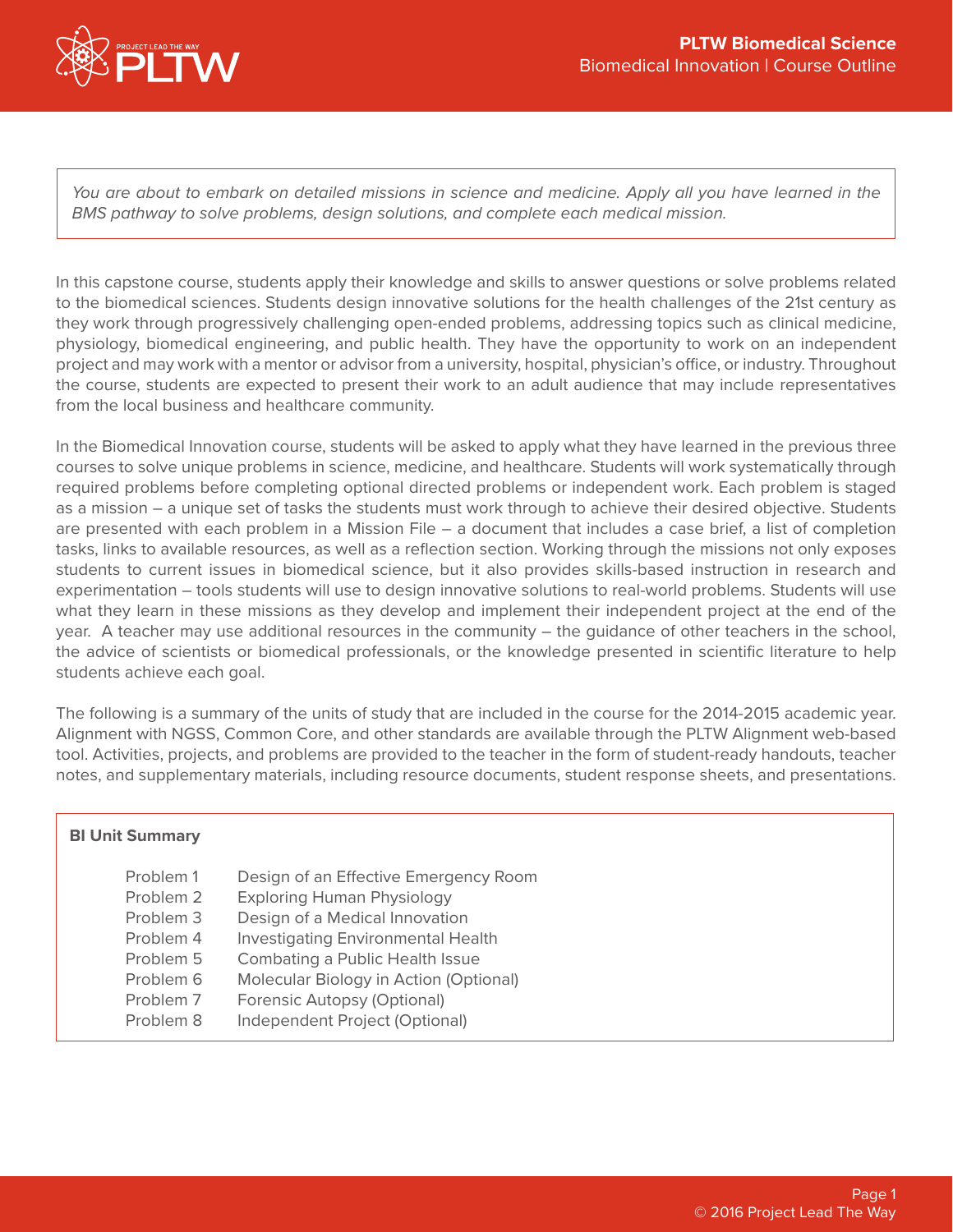

## **Problem 1: Design of an Effective Emergency Room**

In this problem students apply their knowledge of emergency medical careers, diagnostic testing and patient evaluation, human body systems, and medical interventions to analyze the workings of an emergency room and discuss inefficiencies that may hinder appropriate clinical care. Student teams will work collaboratively to design a more efficient emergency medicine delivery system. As students work through their designs, they will review research methods, practice effective presentation skills, and learn project management techniques.

#### **Design of an Effective Emergency Room Lesson Summary**

Lesson 1.1 Identity – Human

#### **Lesson 1.1**

In this lesson students will focus on biomedical problems related to clinical care. Hospitals and emergency care centers strive to provide quality care to all who enter, but time is of the essence. Timely patient care can make the difference between life and death. The first mission of the course is to design an emergency department that takes efficient patient care to the next level. Using knowledge they have gleaned in the previous courses regarding emergency medical careers, diagnostic testing and patient evaluation, human body systems, and medical interventions, students will analyze the workings of an emergency room, discuss inefficiencies, and work with a team to design a more efficient emergency medicine delivery system. As students work through a solution, they will also review research techniques and proper documentation of sources, practice presentation skills, and discuss project management.

## **Problem 2: Exploring Human Physiology**

In this problem students build upon what they know about the research process in order to design, conduct, and analyze an experimental study. Students will choose a question relating to one or more body systems that they are interested in studying and will work with a team to investigate and answer that question. As students work through the experimental process, they will review and expand what they know about experimental design, collection of data, statistical analysis of data, and the presentation of data.

## **Exploring Human Physiology Lesson Summary**

Lesson 2.1 Exploring Human Physiology

## **Lesson 2.1**

Whether trying to learn more about the functioning of the human body and the cause of disease, investigating new diagnostic procedures, or testing new or better treatment options, the biomedical sciences rely on scientific research. Scientific research is the systematic method of finding answers to testable questions and making observations for the purpose of learning new facts or testing the application of theories.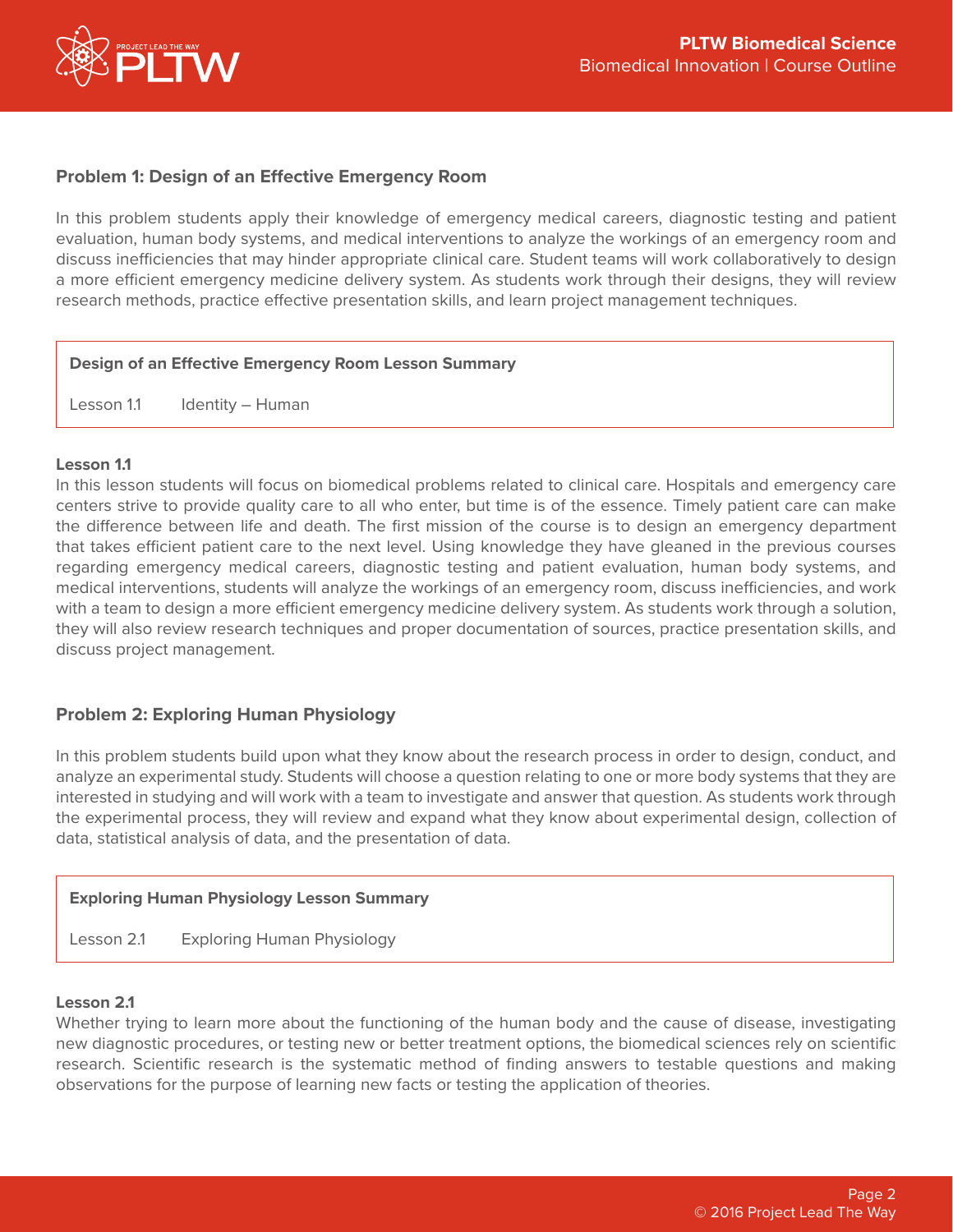

In this mission students will learn about the variety of research study designs available and how to set up and conduct valid and reliable studies. Students will investigate the various ways in which data can be manipulated, explore what to look for when evaluating data presented by others, critique scientific data presented in popular media, and compare such data with scientific data presented in scientific journals. Students will learn one process that scientists use to statistically analyze data and then use this process to analyze the results of a scientific investigation. Finally, students will use everything they have learned in order to design, conduct, and analyze an experimental study relating to one or multiple body systems that they are interested in studying.

# **Problem 3: Design of a Medical Innovation**

In this problem students review the diseases and disorders, as well as the corresponding medical interventions they have investigated in the previous courses, and propose a new or better medical device, pharmaceutical, surgical procedure, or genetic intervention. Students will work with a team to build a prototype, model, or schematic of the intervention as well as develop a marketing plan for the product. As students work through this problem, they will review the design process, complete a literature review, and further practice effective presentation skills

## **Design of a Medical Innovation Lesson Summary**

Lesson 3.1 Design of a Medical Innovation

## **Lesson 3.1**

Whether it is creating a product from scratch or improving a current design, biomedical professionals work to create the specialized products that save lives and make patients safer and more comfortable. In this lesson students will work through a design process to create or improve a medical innovation. Students will investigate the evolution of various biomedical products, brainstorm ideas for a new biomedical product or for a way to improve an existing product, and evaluate solutions of the past and present. Students will explore possible design solutions, select the best approach, and develop a design proposal. Finally, students will showcase their designs with a model, prototype, or schematic and create a marketing plan to pitch their product to potential investors.

## **Problem 4: Investigating Environmental Health**

In this problem students will explore how substances or chemicals in the environment impact human health. Students will investigate a disease cluster in a fictional family and assess the activities of the individuals for environmental risks. Students will test water samples for the presence of contaminants that could be detrimental to human health and use molecular biology techniques to identify specific microorganisms. Students will explore the field of toxicology and design an experiment to test the effects of a particular chemical and doses of that chemical on plant growth. Students will then compile a comprehensive environmental health profile and action plan for their local area.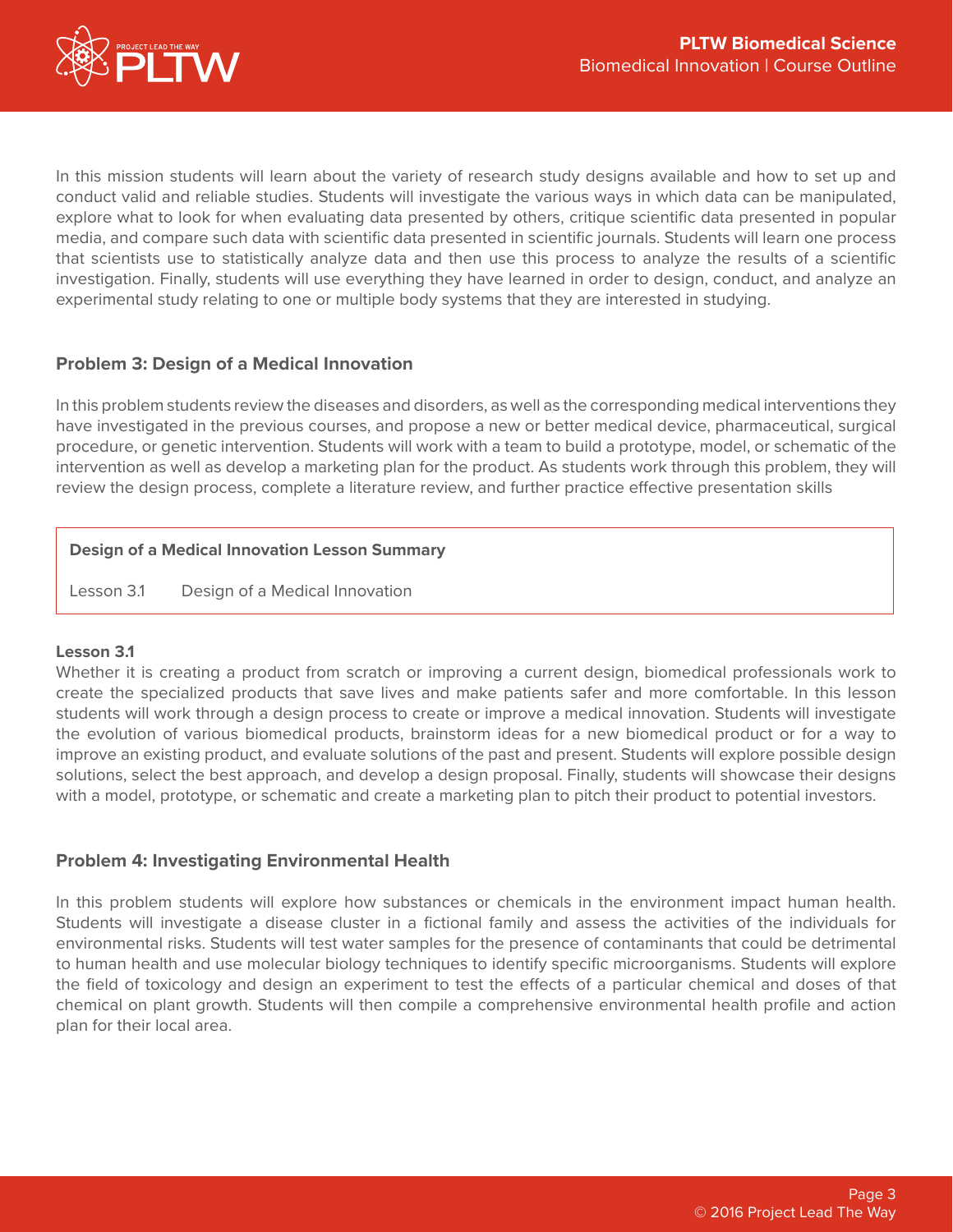

#### **Investigating Environmental Health Lesson Summary**

Lesson 4.1 Investigating Environmental Health

#### **Lesson 4.1**

Pollution or contamination in the environment can impact the incidence of disease and affect overall quality of life. In this lesson students will investigate various aspects of environmental health. They will be presented with a fictional family who are all showing gastrointestinal symptoms caused by something in their environment. Through this case students will identify environmental health concerns and toxins and identify potential exposures in their own daily lives. Students will test a local water sample as well as simulated well water from the case for the presence of coliforms and E. coli. Students will then isolate DNA from three different bacterial cultures and perform PCR in order to detect which bacterial strain present in the water is making the family sick.

Students will study the relationship between exposure and illness using a case study involving lead poisoning. They will design an experiment to test the effects of a particular chemical and doses of that chemical on plant growth. They will use their results to produce a dose-response curve and relate this graph to the overall effect of the selected chemical. In the final problem, students will compile a comprehensive environmental health profile for their local area. They will use publicly available databases, as well as personal contacts and visits, to uncover possible sources of environmental contamination in the community and to assess risk and level of exposure to people, wildlife, and environmental resources. Students will use their compiled information to design an action plan to increase awareness, monitor resources or individuals in the community, improve conditions, and ensure a clean and safe environment.

## **Unit 5: Combating a Public Health Issue**

In this problem students draw on information they have learned in the previous courses about public health, epidemiology, and disease diagnosis to work through one of two epidemiology studies. In each study students will analyze data to define the outbreak, generate a hypothesis by diagnosing the patients' symptoms and identifying the disease pathogen, design and analyze an epidemiological study to test the hypothesis, and outline a plan for initiating control and prevention measures. Students will then identify a local, national, or global public health crisis and write a mini-grant proposal, based on the National Institutes of Health grant structure, outlining a plan with intervention strategies. As students work through this problem, they will review evidence analysis, the design process, methodology, and analyze study data to evaluate risk.

#### **Combating a Public Health Issue Lesson Summary**

Lesson 5.1 Combating a Public Health Issue

#### **Lesson 5.1**

Students will play the role of epidemiologists, dedicated medical professionals at the heart of the public health field, as they monitor the health of populations and search for patterns in disease. Students will investigate one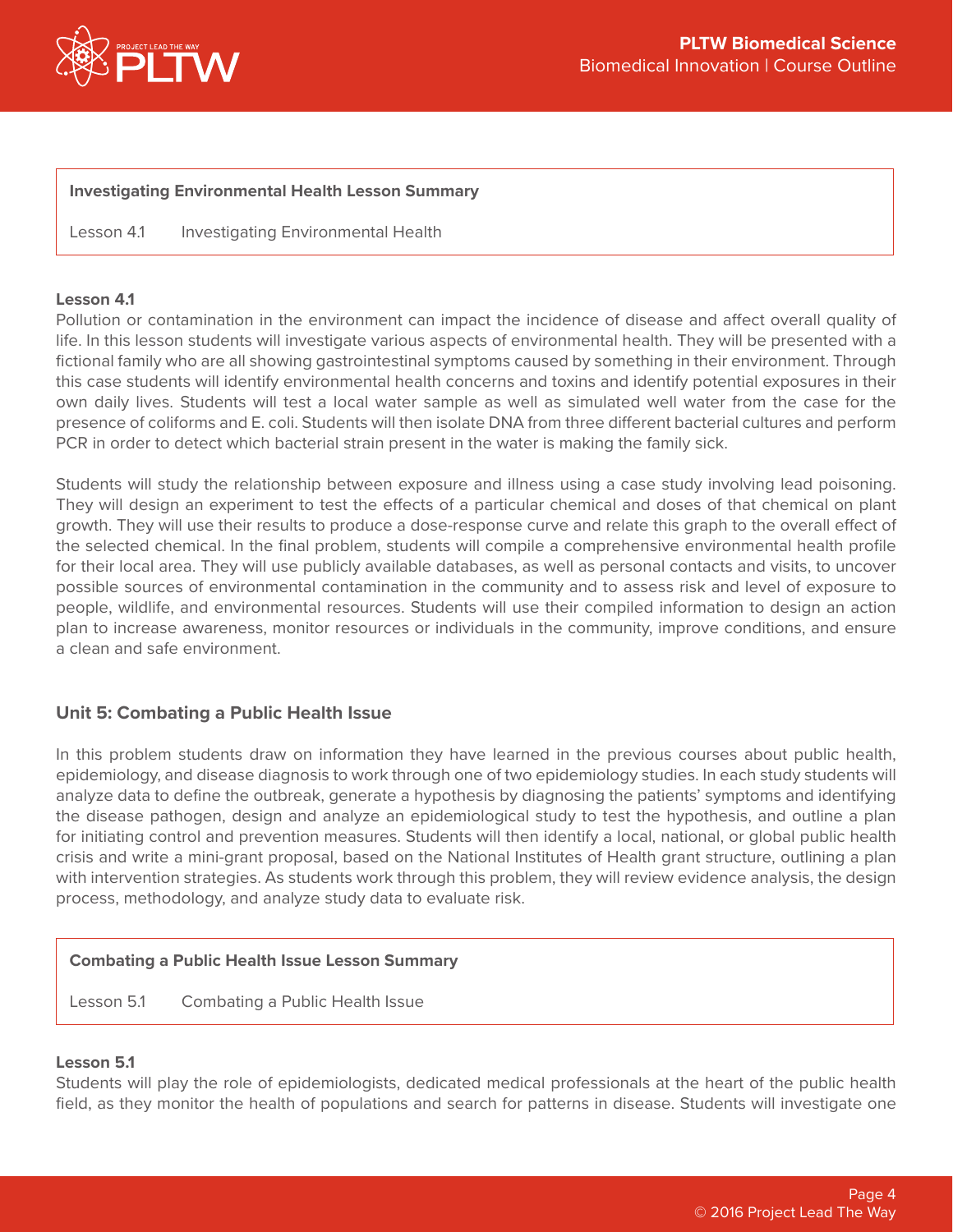

of two mystery illnesses. They will evaluate patient diagnostic test results to identify the mystery illness, assess evidence to deduce the source of the illness, design and analyze an epidemiological study to test the proposed source, and plan control and prevention efforts to limit future cases of the mystery illness. In this problem students will investigate major health issues in their local area, across the United States, and around the globe. They will evaluate what types of interventions would address these health issues and begin to identify where they feel a comprehensive public health plan will have the greatest impact. The proposed intervention plan could target an infectious disease, a chronic illness, a specific injury or set of injuries, a mental illness, or any other pressing health concern and will focus on the treatment, prevention, research, or education efforts surrounding the chosen health issue. Students will present the plan in the form of a grant proposal.

## **Problem 6: Molecular Biology in Action (Optional)**

In this problem students will complete a multi-step, long-term molecular biology experiment. Students will design and work through a protocol to construct and clone recombinant DNA. They will perform DNA ligation and bacterial transformation, as well as restriction analysis of the completed plasmid. Alternatively, students will work through a more in-depth DNA cloning and sequencing project. This laboratory investigation provides students with the opportunity to isolate plant DNA, perform a ligation and bacterial transformation, purify a plasmid, submit DNA for sequencing, and present all work to GenBank, the NIH genetic sequence database, for publication. As students work through either of these projects, they will learn new laboratory skills, practice laboratory troubleshooting techniques, and review proper protocol for research notebook documentation.

## **Molecular Biology in Action Lesson Summary**

Lesson 6.1 Molecular Biology in Action

## **Lesson 6.1**

In the previous BMS courses, students have investigated and practiced many of the laboratory techniques of biotechnology and molecular biology. In this problem students have a chance to build upon these skills as they complete one of two long-term projects. Both projects allow students to assemble a recombinant plasmid as they ligate, or link, DNA from two different sources. Students will then analyze the results of this ligation through both transformation and restriction analysis. The second project, described in Problem 6.1.3, asks students to take the process one step further. They will purify the plasmid, sequence the gene of interest, analyze gene data using bioinformatics databases, and submit final work to GenBank, the NIH genetic sequence database, for publication.

Before beginning either wet lab portion of the problem, students will review what they have learned about restriction enzymes. They will complete preliminary logic puzzles to explore the process of ligation and demonstrate how digestion with restriction enzymes, and subsequent gel electrophoresis of the digestion results, can identify specific ligation products. As students work through either laboratory project, they will learn new skills, practice laboratory troubleshooting techniques, and review proper protocol for research notebook documentation.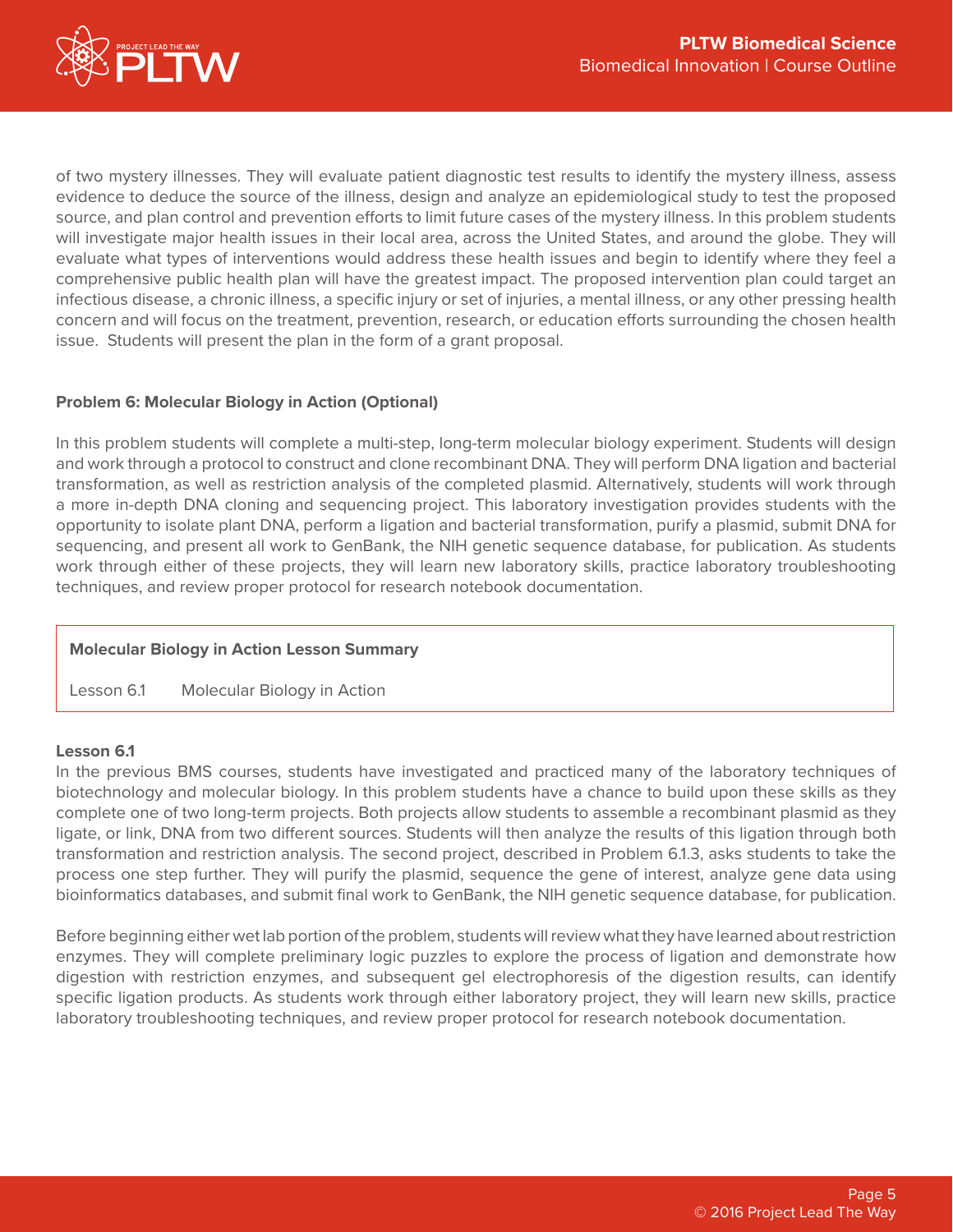

# **Problem 7: Forensic Autopsy (Optional)**

In this problem students will work as medical experts to work through mysterious death cases. First, as forensic pathologists, students will examine a fetal pig using the same protocol as a human autopsy. Second, students will draw on information they have learned in the previous courses about human body systems to design a fictional death case. Students will showcase the clues left behind in the body and tell the story of how the person died through medical documents, including an autopsy report and medical history forms. Students will finally be tasked with solving another group's proposed case.

## **Molecular Biology in Action Lesson Summary**

Lesson 7.1 Forensic Autopsy

## **Lesson 7.1**

In this lesson students will assume the role of a forensic pathologist to perform an autopsy on a fetal pig, an animal whose anatomy, both internal and external, is very similar to human anatomy. They will examine the fetal pig and note any abnormalities using the same protocol as a human autopsy, including examination of the tissues, organs, systems, and body fluids. Student will then create a fictitious death scenario and showcase the clues left behind in the body to tell the story of how the fictional person died through an autopsy report, medical history forms, and other documents of their choosing. Student groups will then exchange scenarios and be tasked with solving each other's mysteries.

## **Problem 8: Independent Project (Optional)**

In this problem students will work independently to determine an area of interest in the biomedical sciences and work on a long-term open-ended problem. Students will use skills learned in the previous courses as well as the previous problems to help them complete their project. Student work will include completing a literature review, writing and carrying out the methodology for their project, analyzing the results, making adjustments as needed, and finally presenting the results of their work to an adult audience. Students may work with mentors or advisors from a university, hospital, physician's office, or industry partner to help guide them as they complete their work.

## **Independent Project Lesson Summary**

Lesson 8.1 Independent Project

## **Lesson 8.1**

This lesson provides students the opportunity to complete an independent project of their choice. Students will be challenged to apply the skills and knowledge they have learned throughout their biomedical science coursework, especially their time and project management skills. Projects could include a series of experiments to answer a question, planning a community event related to biomedical science, prototyping a medical or healthcare device, drawing blueprints for a new hospital or doctor's office design, or completing an internship.